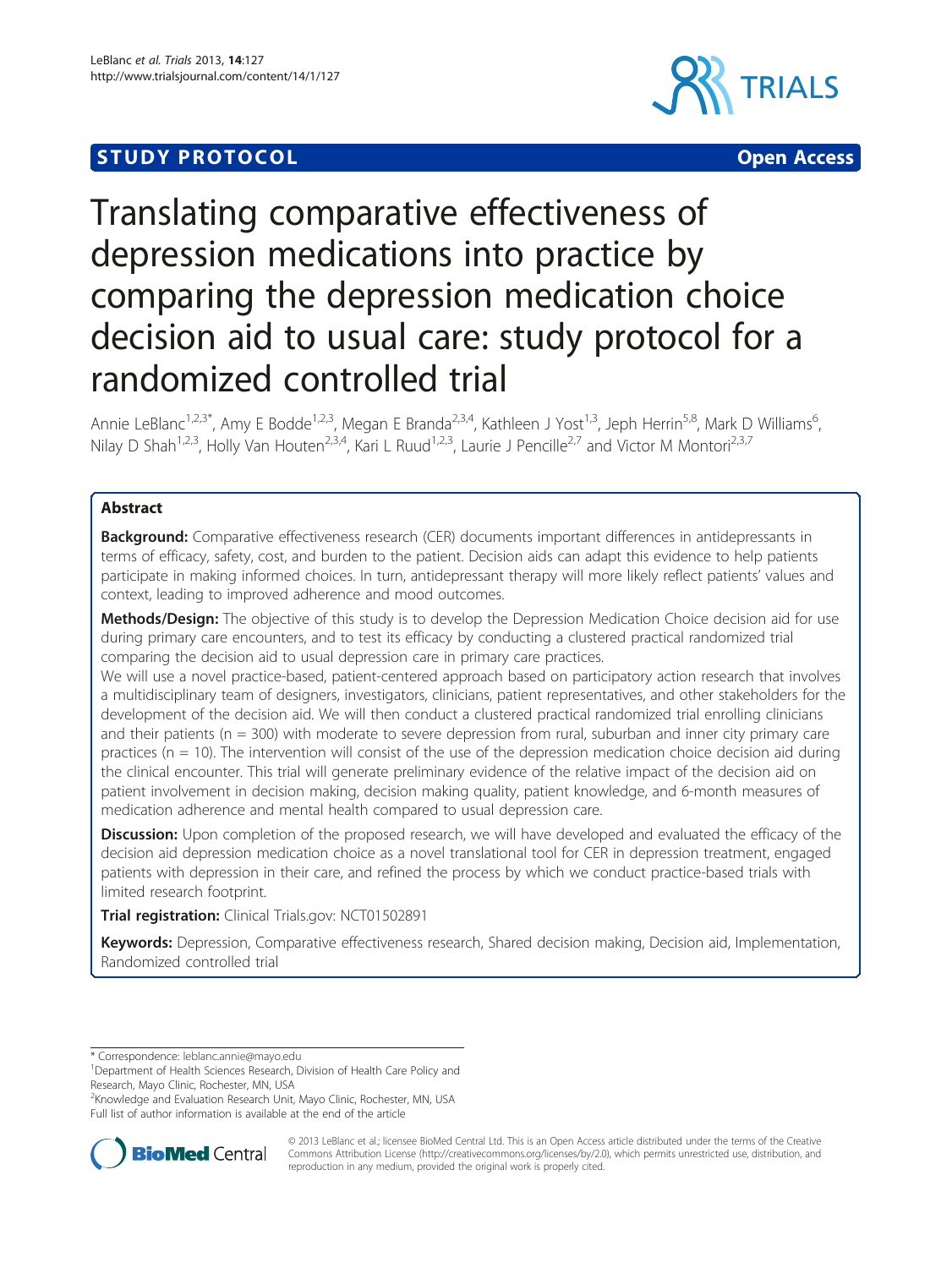# Background

Depression is one of the most common chronic illnesses in the USA, and decreases the quality and duration of life of over 16 million Americans. Impacting not only individuals, depression causes suffering to family and friends, losses in productivity, and other costs to society [[1](#page-6-0)]. Despite a lifetime prevalence of 17%, depression is often undetected and suboptimally managed, particularly in primary care where 80% of patients with depression receive care and 75% of antidepressant prescriptions are provided [\[2,3](#page-6-0)]. Unfortunately, adherence to antidepressants is low, with contemporary cohorts citing 6-month rates in the range of 13% to 60% [[4,5](#page-6-0)], and many patients who are initially adherent discontinue prematurely [\[6\]](#page-6-0). Primary nonadherence and premature discontinuation are associated with 77% increased risk of relapse or recurrence, and adverse effects on disability and healthcare utilization [\[7-9\]](#page-6-0). Thus, even when patients with depression are detected and diagnosed properly, over 60% will have adequate fidelity to treatment and many will suffer protracted clinical course with great cost implications in terms of dollars and human suffering.

Lifestyle changes, self-care practices, evidence-based psychotherapy and pharmacotherapy can improve depression outcomes, lower healthcare costs and improve the quality of life. When it comes to pharmacotherapy, depression care often demands primary care clinicians' and patients' use of therapy and medication regimens of different efficacy, safety, cost, and burden to the patient; findings vary according to depression severity and recurrence, underscored by the emerging literature on their comparative effectiveness [[10,11\]](#page-6-0). Moreover, the translation of the evidence from comparative effectiveness research (CER) remains limited [\[12\]](#page-6-0).

Patient decision aids can facilitate the translation of CER into practice. When systematically summarized, CER can inform the content of decision aids, including the range and likelihood of desirable and undesirable outcomes across the different options. These tools can be designed to facilitate patient involvement in making decisions even among patients and clinicians with limited experience in shared decision making [\[13-15\]](#page-6-0). We have previously shown that decision aids that provide easily accessible information about treatment options and their outcomes for other chronic conditions facilitated knowledge transfer and greater patient involvement in usual primary care settings, and showed promise in improving adherence to therapy [\[14,16,17](#page-6-0)]. To our knowledge, there is no research evaluating the use of patient decision aids within the clinical encounter, to facilitate the participation of patients with moderate to severe depression in choosing antidepressants in practice.

Consequently, to determine the ability of a decision aid to effectively translate CER about antidepressants into practice, we will first develop a decision aid, the Depression Medication Choice, for use during primary care encounters that would meet the needs of key stakeholders (patients and clinicians, health plans, and payers), while enabling shared decision making as a way of translating antidepressant CER into practice. We will then enroll primary care practices and randomly assign these to either usual depression care or to care involving use of the depression medication choice decision aid. This trial, still underway, will generate preliminary evidence of the relative impact of the decision aid on patient involvement in decision making, decision making quality, patient knowledge, and 6-month measures of medication adherence and mental health compared to usual depression care.

#### Methods/Design

# Development of the Depression Medication Choice decision aid

We will use a novel practice-based, patient-centered approach for decision aid development based on design/participatory action research, developed and validated by the Knowledge and Evaluation Research Unit at Mayo Clinic (Rochester, MN, USA), and executed by a multidisciplinary team comprised of designers, patients, primary care and psychiatry clinicians, and decision making and health literacy scientists (Figure [1\)](#page-2-0) [\[13,14,17](#page-6-0)].

This approach includes three main steps: 1. synthesis of clinical evidence regarding the risks and benefits of each option, and its approval by stakeholders; 2. observations of real-time clinical encounters involving clinicians and their patients with depression facing the decision to use antidepressants; and 3. prototyping of the decision aid through a series of iterations and field testing in the same context as the initial observations.

#### Synthesis of evidence

For the purpose of the development of the depression medication choice decision aid, we will synthesize the evidence regarding the risks and benefits of antidepressants based on the Agency for Healthcare Research and Quality (AHRQ) effective healthcare systematic review report on the comparative effectiveness of second generation antidepressants (07-EHC-007) [[18\]](#page-7-0). We will then convene psychiatrists, primary care clinicians, patients and health plan representatives to meetings in which they will review the summary, and agree on its results and associated credibility and applicability.

#### Observation of encounters

Members of the research team led by a designer will observe approximately 10 to 15 usual clinical encounters, typically 3 to 5 without aids, and 3 to 5 with each iteration of the decision aid prototype. Using a predefined observation grid we developed and used in previous studies, we will look for patterns of patient-clinician conversations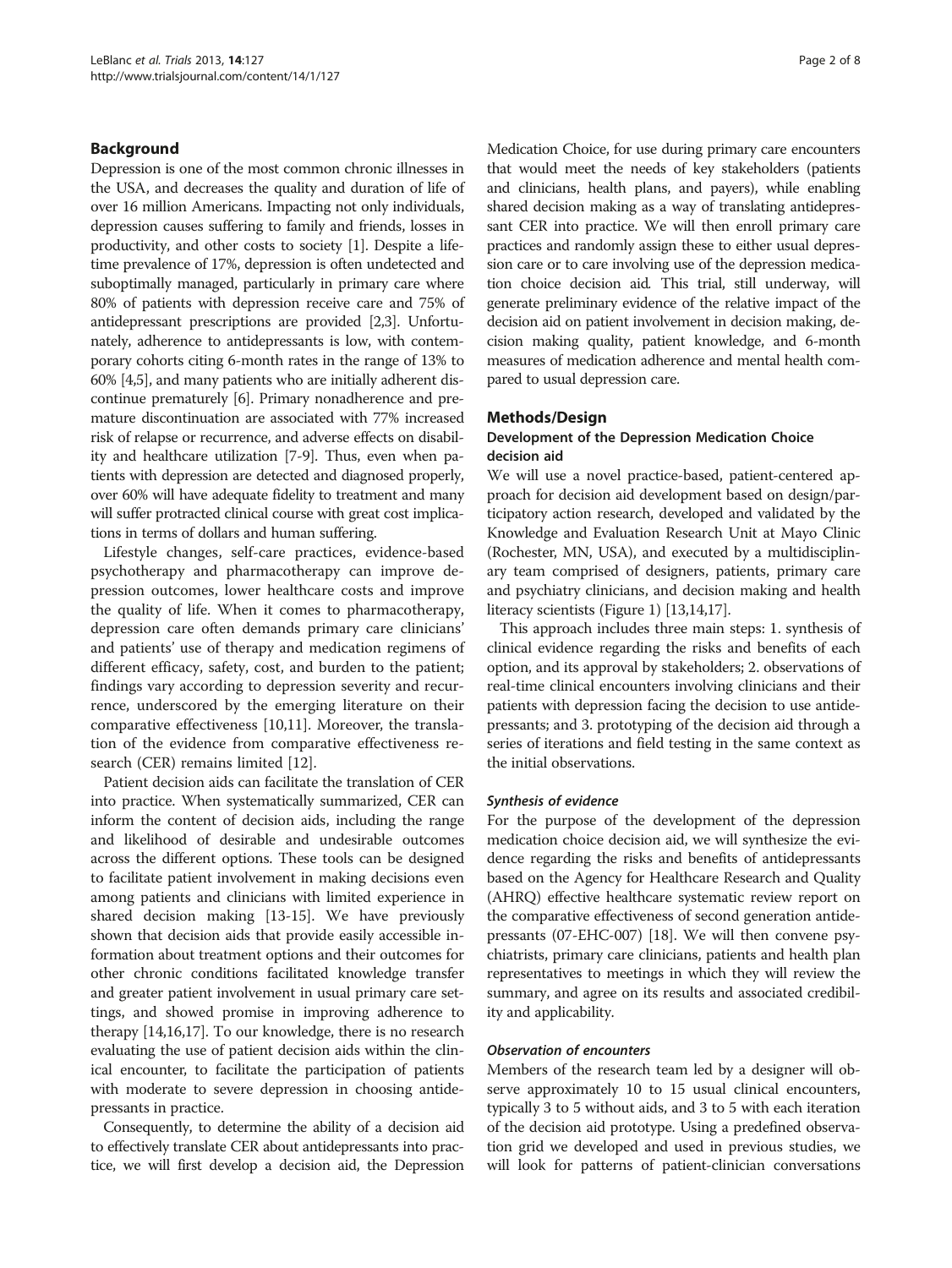<span id="page-2-0"></span>

regarding antidepressant medications, as well as nonverbal behaviors and attitudes.

### Prototyping and field testing

The construction of the Depression Medication Choice will be based on the summary of evidence and clinical observations, guided by the International Patient Decision Aid Standards (IPDAS) [\[19\]](#page-7-0), which provides recommendations and standards for the development of decision aids. The initial prototype of the decision aid will result from discussions with members of the study team, clinicians, and patients from our patient advisory groups. They will be asked to comment on the content, format and ease of use of the prototype, on how the prototype aid captures current knowledge and addresses their concerns about antidepressants, and on to what extent the prototype helps bring to light patient context, values and preferences for decision making. Once developed, we will pilot this initial prototype in 3 to 5 clinical encounters, looking for patterns of the conversations, and documenting the issues, problems and challenges. When feasible, we will conduct a brief structured interview with the patient and the clinician after the encounter. The study team will then evaluate the quality of the conversations and the ability of the prototype to facilitate the decision making process. This process will be repeated with subsequent prototypes until the research team and stakeholders reach a consensus that the prototype is successful in involving patients in decision making (in our prior work it has taken up to seven iterations). This process should result in a discrete and highly intuitive decision aid, requiring minimal training to use, and designed to meet the needs of patients and their primary care clinicians working in fast-paced care settings.

# Evaluation of the impact of the Depression Medication Choice decision aid

### Study design and setting

We will conduct a clustered, practice-based, randomized trial of the Depression Medication Choice decision aid in ten rural, suburban and inner city primary care practices in the Midwest USA. The Mayo Clinic Institutional Review Board (IRB) has approved the study procedures described herein. We also obtained ethical approval from Hennepin County Medical Center Human Subjects Research Committee for the three participating practices not covered under the Mayo Clinic IRB. The trial design and protocol are registered in ClinicalTrials.gov [\(NCT01502891](http://www.clinicaltrials.gov/NCT01502891)).

#### Study participants

Primary care practices were invited to participate in the study based on key criteria for a successful collaboration identified from past similar trials: sufficient number of clinicians interested in participating; an easily identifiable clinical champion; a large enough patient population meeting our inclusion criteria; and an on-site, or willingness to have an on-site, study coordinator. Practices that had concurrent research studies involving antidepressants were automatically excluded from participating in the study.

Primary care clinicians (physicians, nurse practitioners, physician assistants) from participating practices will be eligible for the study if they provide care to patients suffering from depression. Eligible clinicians will be invited to participate in the study through an initial meeting held by the investigators at the practice or individually by the onsite study coordinator.

Adult patients will be eligible for the study if they have a diagnosis of depression as judged by the clinician, a score on the Patient Health Questionnaire (PHQ-9)  $\geq$ 10 [[20](#page-7-0)],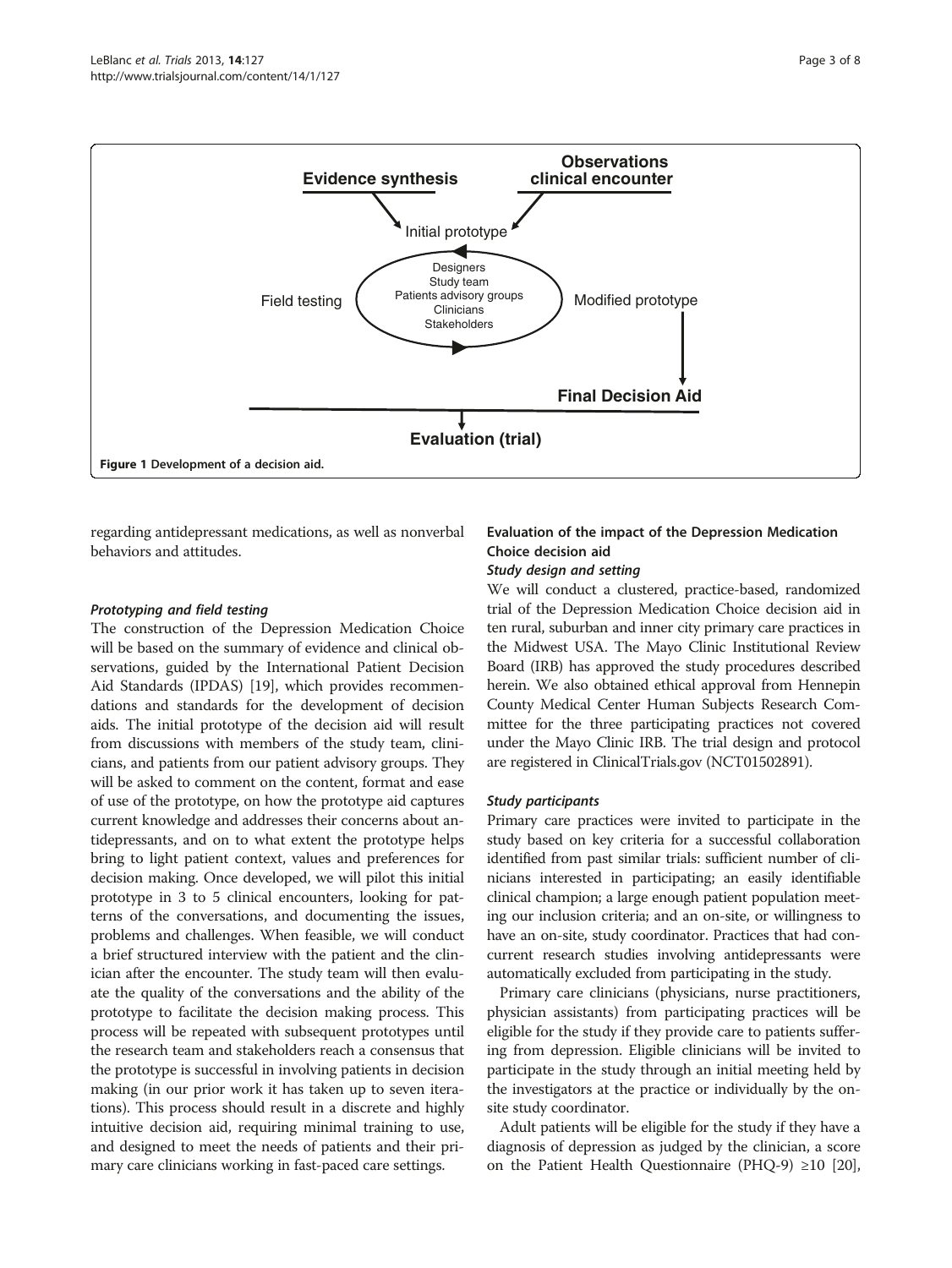receive their depression care in the primary care setting, do not have bipolar disorder (as judged by the clinician), and have no major barrier (language, sensorial, cognitive) to providing written informed consent.

Eligible patients will be identified in advance from the appointment schedules of clinicians. All eligible patients who present to the practice for a depression visit during the study will be invited by an on-site study coordinator to participate in the study.

# Allocation procedures

We will randomly allocate practices to the intervention or usual care arm. We will pair practices by size (the number of clinicians seeing adult patients with depression) and by whether they have implemented the DIAMOND (Depression Improvement Across Minnesota, Offering a New Direction) program, a practice redesign initiative to improve depression care through the use of care coordinators [[21](#page-7-0)]. Within each pair, we will randomize practices to either: 1. the use of Depression Medication Choice within the clinical encounter; or 2. usual care. A study statistician will perform the randomization centrally after the practices have been enrolled and ensure concealment of allocation.

Practices, clinicians and investigators will not be masked to allocation. However, patients will remain unaware of the study's main hypotheses. To prevent loss to follow-up and support the intention-to-treat principle, we will centrally follow patients, and ensure that patient surveys and pharmacy follow-ups are complete.

# Intervention

The intervention will consist of the use of the Depression Medication Choice decision aid by patients and their primary care clinician during the clinical encounter. Training of clinicians will be provided prior to enrollment of their patients and will include a demonstration showing how to use the decision aid with patients. The focal points of the demonstration will be: 1. the decision aid serves as a guide for conversation rather than a script; 2. clinicians have flexibility in the manner in which they use the decision aid, including how and when they use it during the visit; and 3. clinicians may elect not to use the tool with certain enrolled patients, per their own judgment. Brief video clips and a storyboard to demonstrate the basic use of the decision aid will be available for clinicians to review at their convenience. A study team member will remain available to undertake one-to-one demonstrations after the initial group demonstration, as needed.

# Usual care

For patients in the usual care arm, clinicians will manage the discussion about medication regimen as usual, without using the decision aid.

#### Data collection and analysis

We will collect patients' data through: 1. self-reported questionnaires administered before and after the clinical encounter with their clinician, and at 3 and 6 months post-encounter; and pharmacy data 2. information about depression-related care included in medical records. Participating clinicians will be given brief questionnaires to complete once before and then immediately following each clinical encounter with a participating patient. In addition, we will videotape each clinical encounter where consent to do so has been provided by both the patient and clinician. Patient, clinician and practice socio-demographic information will be collected through questionnaires, and administrative or patient medical records.

### Outcomes measures

The RE-AIM framework, developed to address how an intervention is implemented in a real-world setting, will guide this portion of the study and includes the following dimensions: Reach (how broadly is this intervention used within the practices), Effectiveness (what is the impact of the intervention on outcomes), Adoption (can this be adopted by new groups with ease and minimal modifications), Implementation (what are the special issues and barriers in implementation), and Maintenance (can the intervention be maintained and will the impact continue) [\[22,23\]](#page-7-0).

To assess the Reach of the decision aids, we will use a tracking log to record patients who are enrolled as well as those who declined the invitation to participate, and their respective characteristics. This will allow us to measure participation and representativeness.

To assess the Effectiveness of the decision aids, we will measure patient decisional conflict as the primary outcome, and decision making quality and processes (that is knowledge, satisfaction, preference in decision making style, patient involvement in decision making), depression outcomes, and medication adherence as secondary outcomes in the following ways:

- 1 Decisional conflict. Patients will complete the decisional conflict scale (DCS) immediately after the clinical encounter, the most commonly used outcome measure in decision aid trials [\[24,25\]](#page-7-0). Psychometric properties include good internal consistency, test-retest reliability, and effect sizes for responsiveness to change ranging from 0.4 to 1.2. Clinicians will also complete a similar scale immediately after the clinical encounter [\[26\]](#page-7-0).
- 2 Knowledge. Patients will complete a questionnaire addressing general and specific knowledge about depression care contained in the decision aids. This questionnaire will be developed according to prior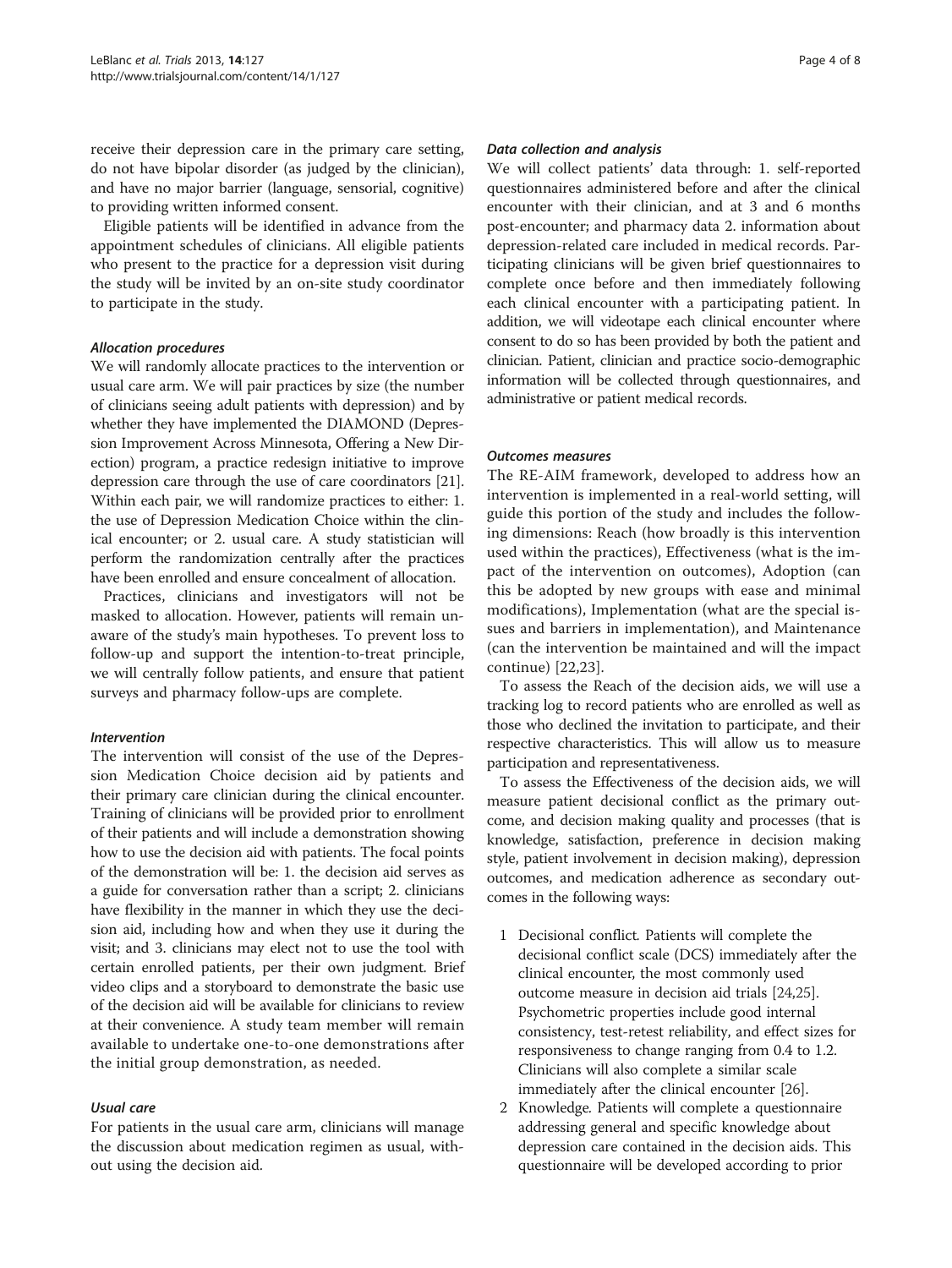recommendations and will be completed after the encounter, and at 3 and 6 months post-encounter.

- 3 Satisfaction. Patients and clinicians will be asked questions regarding the acceptability and satisfaction regarding the way information was shared during the encounter.
- 4 Preference. Patients will identify their preference in decision making style prior to and after the encounter [\[27\]](#page-7-0). Clinicians will also complete the same questionnaire at enrollment in the study and following each encounter with a participating patient.
- 5 Patient involvement in decision making. We will use the Observing PatienT Involvement in shared decisiON making (OPTION) scale to assess the extent to which clinicians seek to engage patients in decision making [[28](#page-7-0)]. Our group has extended the use of this third-observer tool using video recordings of the encounters, with excellent inter-rater reliability (intraclass correlation coefficient >0.7) [\[14,16,17](#page-6-0)[,29\]](#page-7-0).
- 6 Depression outcome. Patients will complete the nine items of the PHQ-9 [\[20\]](#page-7-0), as a measure of the severity of depression symptoms, before their encounter, and at 3 and 6 months post-encounter.
- 7 Medication adherence. Patients' measure of adherence and persistence to their depression medication will be derived from patient self-report and pharmacy records. We have been able to obtain complete pharmacy records for all of our participants in previous trials [[14,16,17\]](#page-6-0). When mentioned the Adoption of the decision aids, we will estimate the proportion of practices or clinicians who adopt the intervention. Using clinician surveys and medical record review, we will compare the adoption rates across the intervention practices. We will select a random sample of participating patients' medical records from each site to determine the extent to which the use of the decision aid is discernible in the records, and the extent of use and success when mentioned.

To assess the Implementation of the decision aid, we will seek to determine the extent to which the intervention (that is, use of the depression medication choice decision aid) is implemented as intended. Using the video recordings of the clinical encounters, we will assess the fidelity with which the decision aids are delivered and used as intended during these clinical encounters. The fidelity checklist is specific to the decision aid and setting, and will be developed based on previous checklists for other decision aids.

We will not be able to assess the Maintenance of the use of decision aid in practices as this requires a time period that is outside of the scope of the funding of the current study.

### Socio-demographic and other patient characteristics

At entry in the study, patient characteristics collected will include age, gender, marital status, education, income, subjective health literacy [[30,31\]](#page-7-0) and subjective numeracy [\[32](#page-7-0)]. We will collect the following clinician characteristics: gender, birth year, position, practice specialty and number of years in practice. Practice-level characteristics will include distribution of patient ethnicity, race, payment method, population of community, location of clinic (urban, suburban, rural), distribution of full-time equivalent across staff (clinicians, nursing staff, educators), average number of visits per week and average length of appointments.

### Sample size

The Statin Choice randomized trial evaluated the decision quality by comparing the decision aid to usual care, and reported a 9.8 point difference in decision quality with the standard deviation (SD) of 16.9 and 14.1 for the usual care and decision aid groups, respectively [\[16](#page-6-0)]. Thus, to determine the statistical power of the current trial, we made the following assumptions: 1. variances will be as reported in the statin choice study; 2. the trial should detect a difference of 9.8 points or greater in decisional conflict between two groups at a significance level of 0.05, with a two-sided t-test; 3. a modest correlation of outcomes within practices represented by an intracluster correlation coefficient (ICC) (between cluster variance/total variance) of 0.05; and 4. a 10% attrition rate. We estimated the power using a standard calculation for a t-test, adjusted for clustering by a variance inflation factor (VIF)  $(1 + (n - 1) \times ICC)$ , where n is the number of patients per practice [[33](#page-7-0)]. Under these assumptions, we estimated that we will have 90% power to detect at least a 9.8 difference in the DCS if we are able to recruit 30 patients per clinic for a total recruitment target of 300 patients. Assuming a similar ICC and attrition rate for other outcomes, this sample size will have 99% power to detect 1 SD difference in any continuous measure (for example approximately a 2-point difference in a 10-question knowledge scale), and 80% power to detect a 30% difference in 6-month adherence rates assuming a control adherence rate of 50%. Actual power is likely to be greater because we will adjust for baseline values and characteristics, and because of our conservative assumptions.

#### Analysis

Rather than assume that patient outcomes are independent of the clinician and practice, we will use techniques appropriate for clustered observations [\[33,34\]](#page-7-0). For unadjusted comparisons, we will use cluster-adjusted t-tests and chi-square tests, and for all adjusted analyses we will use hierarchical generalized linear models (HGLMs) [[35](#page-7-0),]. These statistical methods address the 'unit of analysis' issue through terms for each level of grouping or clustering, and have a number of features important to this study.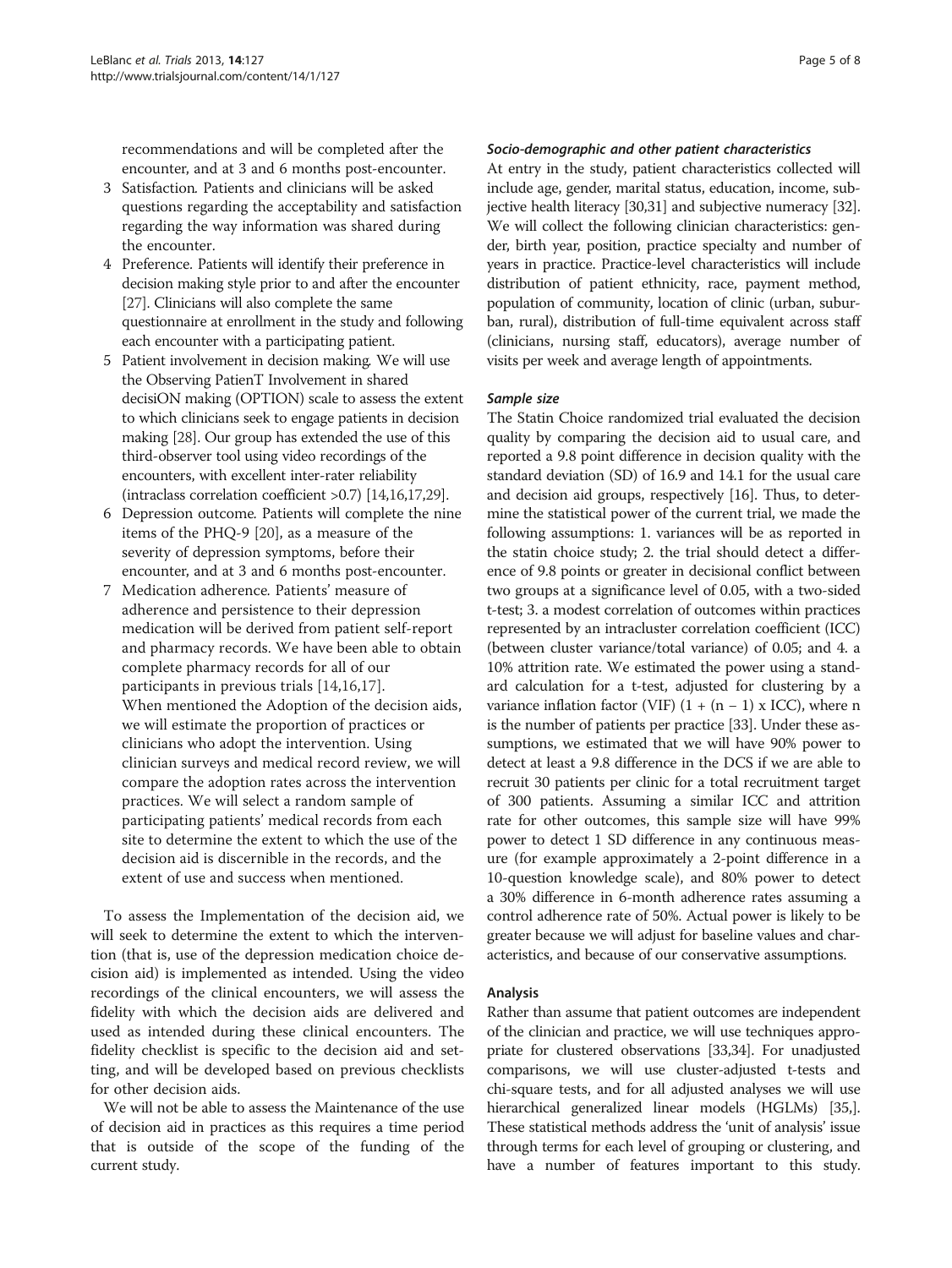Specifically, these models account appropriately for clustering of patients within clinicians and practices, and allow us to deal with repeated observations of patients. Three types of outcomes will be compared between randomization groups, as classified by measurement period and unit of observation: 1. patient-level after the index visit; 2. patientlevel after 6 months; and 3. clinician-level outcomes at end of the study period. All patient and clinician outcomes will be analyzed as randomized in adherence to the intentionto-treat principle. Patient characteristics will be compared between randomization groups, and all outcomes adjusted for any that are not balanced between groups.

We will measure the following outcomes at the patientlevel after the index visit: 1. Decision to initiate antidepressants. This will allow us to estimate the differences in prescription of medication for the decision aid group compared to the control group. As a secondary analysis, we will conduct subgroup analyses by health literacy level to test for an interaction. We will use this test to determine whether the difference in uptake of depression medications in the decision aid and control arms differs for the low versus high health literacy groups; 2. Decisional conflict and decisional quality and processes. Through these analyses, we will evaluate the effect of decision aids on decisional quality, patient satisfaction with the encounter, and patient knowledge related to the decision.

We will evaluate the following outcomes at the patientlevel using 3- and 6-month data: 1. Antidepressant medication persistence and adherence based on decision at the index visit. Medication persistence will be measured as continuation of depression medications at 6 months for patients who leave the index visit with prescriptions for antidepressants; this includes their first medication and changes in the prescriptions that occur in the 6 months following the index visit. Medication adherence will be measured using fill dates from the pharmacies, measured using the percentage of days covered approach; 2. Depression outcomes. Depression treatment outcomes will be measured at baseline and at 3 and 6 months using the PHQ-9 [[20](#page-7-0)]. This is the measure used by practice-based interventions in primary care, such as the DIAMOND initiative, there are practice pathways to collect this information, its score is linked to clinical action and it is familiar to primary care clinicians [\[36](#page-7-0)].

Finally, we will evaluate the clinician-level outcomes also using random effect models. However, for these analyses we will only cluster within clinic and account for the repeated measures for satisfaction and visit length, while controlling clinician and practice characteristics.

# **Discussion**

This study seeks to develop a decision aid for depression medication, to be used by clinicians and patients in the clinical encounter, and to evaluate its impact in a clustered randomized trial in diverse primary care practices. Our use of this tool is consistent with a strong theoretical and empirical basis supporting the use of decision aids, our preliminary work supporting the feasibility and efficacy of decision aids in other treatment decisions with patients with chronic conditions, and the evolving international, national and local policy support for patient involvement

in decision making [[14,16,17,](#page-6-0)[37](#page-7-0)]. In our view, this protocol offers several innovative and important aspects. We propose the development and use of a novel translational tool in depression care, the Depression Medication Choice decision aid, to help clinicians and patients engage in meaningful conversations regarding the use of antidepressants. Moreover, we will be using the design/participatory action research we have used to design user- and context-sensitive decision aids. Furthermore, the design of the study reflects years of lessons learned while conducting practice-based trials in primary care settings aimed at minimizing research footprint in practices (see list below of key elements we find contribute to the successful implementation of practice-based decision aid trials).

# Key elements of conducting successful practice-based trials of decision aids

- Recruiting practices, rather than clinicians alone, so that every member of the staff is engaged in the conduct of the trial.
- Ensuring that targeted practices have both a clinical champion and sufficient eligible patients to meet recruitment goals.
- Ensuring the recruitment of clinicians with sufficient eligible patients within each practice.
- Involving practices, clinicians, patients and staff in the development of the intervention (decision aid), so that it meets their needs.
- Engaging clinicians and patients as collaborators of the study, rather than as 'subjects' of the study.
- Favoring an opt-out approach while recruiting clinicians.
- Minimizing research footprint on the practice (using study coordinators to identify and recruit patients, operating mindful of the practice workflow).
- Minimizing burden of the trial procedures on patients and clinicians with brief and few surveys, making paper and electronic surveys available, and using already scheduled meetings by the practice to provide study updates.

Finally, this proposal will help to highlight ways by which we can better engage patients with depression in their care. The evidence on shared decision making among patients receiving mental healthcare is still emerging [\[38](#page-7-0)-[40](#page-7-0)].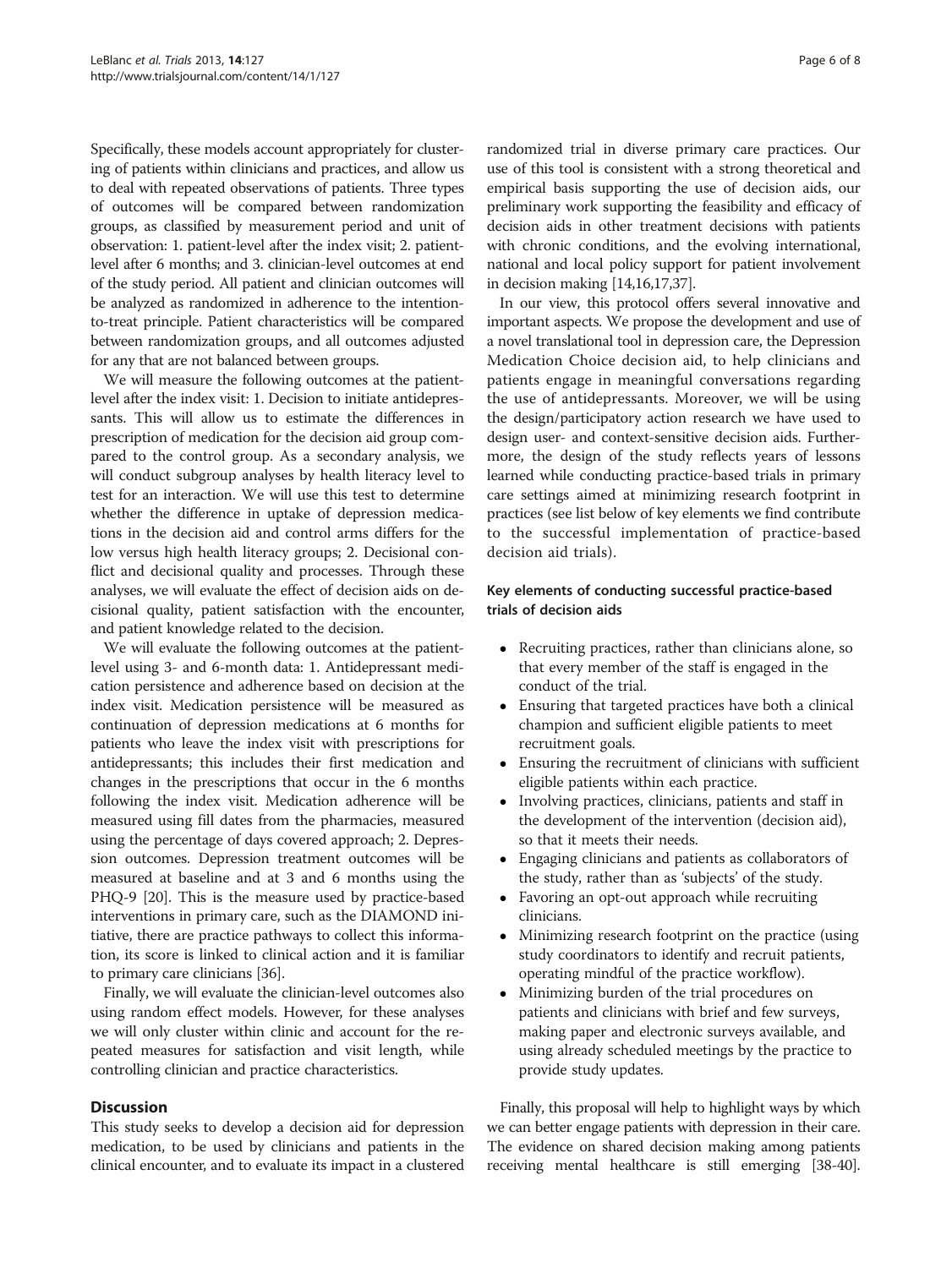<span id="page-6-0"></span>Clinicians' concerns about the ability of patients with mental healthcare needs to participate in healthcare decisions persists, and may be compounded by prejudices and misunderstandings regarding the capacity of these patients [[39](#page-7-0)]. However, patients with mental healthcare needs have demonstrated competence in healthcare decision making [[41](#page-7-0)], and the Institute of Medicine gives a strong recommendation for using decision support with all patients with mental healthcare needs regardless of the condition's severity [[42](#page-7-0)]. Additionally, patients with depression may experience additional benefits from the shared decision making process as they become engaged in their care, and find that their preferences and opinions are valued [\[39,43,44\]](#page-7-0).

Upon completion of the proposed research we will have developed and evaluated the efficacy of the decision aid Depression Medication Choice as a novel translational tool for CER in depression treatment, and refined the process by which we conduct practice-based trials with limited research footprint.

#### Trial status

Active recruitment.

#### Abbreviations

AHRQ: Agency for Healthcare Research and Quality; CER: comparative effectiveness research; DCS: decisional conflict scale; DIAMOND: Depression Improvement across Minnesota, Offering a New Direction; HGLM: hierarchical generalized linear model; ICC: intracluster correlation coefficient; IPDAS: International Patient Decision Aid Standards; IRB: Institutional Review Board; OPTION: observing patient involvement in shared decision making; PHQ-9: Patient Health Questionnaire; RE-AIM: Reach Effectiveness Adoption Implementation Maintenance; SD: standard deviation; VIF: variance inflation factor.

#### Competing interests

The authors of this protocol disclose no financial conflict of interest pertinent to this study. The Knowledge and Evaluation Research (KER) Unit at Mayo Clinic houses the processes of design and evaluation of decision aids, decides on topics of investigation, pursues funding, designs and conducts evaluation trials, and reports their findings. Investigators at the KER Unit, including authors of this manuscript, do not receive funding from any forprofit pharmaceutical or device manufacturer, nor do they receive any royalties or other monetary benefits, directly or indirectly, from the use of the decision aids. The KER Unit makes effective decision aids available online free of charge at<http://shareddecisions.mayoclinic.org>.

#### Authors' contributions

AL participated to the design of the study and wrote the first draft of the manuscript. AEB contributed to the first draft of the manuscript and made critical revisions to the manuscript. MEB contributed to the design of the study and to the first draft of the manuscript, and made critical revisions to the manuscript. KJY, MDW, JH and NDS contributed to the design of the study and provided revisions of the manuscripts. VMM conceived and designed the study, applied for funding, and made critical revisions to the manuscript. LJP, KLR and HVH provided revisions of the manuscript. All authors approved the final version of this manuscript.

#### Funding

This study is funded by the iADAPT-1 R18 HS019214 grant from the AHRQ under the American Recovery and Reinvestment Act of 2009. The funding source had no role in the design of this study and will not have any role during its execution, analyses, interpretation of the data or decision to submit results.

#### Author details

<sup>1</sup>Department of Health Sciences Research, Division of Health Care Policy and Research, Mayo Clinic, Rochester, MN, USA. <sup>2</sup>Knowledge and Evaluation Research Unit, Mayo Clinic, Rochester, MN, USA. <sup>3</sup>Center for the Science of Healthcare Delivery, Mayo Clinic, Rochester, MN, USA. <sup>4</sup>Department of Health Sciences Research, Division of Biomedical Statistics and Informatics, Mayo Clinic, Rochester, MN, USA. <sup>5</sup>Yale University School of Medicine, New Haven CT, USA. <sup>6</sup>Department of Psychiatry and Psychology, Mayo Clinic, Rochester, MN, USA. <sup>7</sup> Department of Medicine, Division of Endocrinology, Mayo Clinic Rochester, MN, USA. <sup>8</sup> Health Research & Educational Trust, Chicago, IL, USA

#### Received: 19 November 2012 Accepted: 17 April 2013 Published: 7 May 2013

#### References

- 1. Greenberg PE, Kessler RC, Birnbaum HG, Leong SA, Lowe SW, Berglund PA, Corey-Lisle PK: The economic burden of depression in the United States: how did it change between 1990 and 2000? J Clin Psychiatry 2003, 64(12):1465–1475.
- 2. Blazer DG, Kessler RC, McGonagle KA, Swartz MS: The prevalence and distribution of major depression in a national community sample: the National Comorbidity Survey. Am J Psychiatry 1994, 151(7):979–986.
- 3. Jackson JL, Passamonti M, Kroenke K: Outcome and impact of mental disorders in primary care at 5 years. Psychosom Med 2007, 69(3):270–276.
- 4. Hunot VM, Horne R, Leese MN, Churchill RC: A cohort study of adherence to antidepressants in primary care: the influence of antidepressant concerns and treatment preferences. Prim Care Companion J Clin Psychiatry 2007, 9(2):91–99.
- 5. Akincigil A, Bowblis JR, Levin C, Walkup JT, Jan S, Crystal S: Adherence to antidepressant treatment among privately insured patients diagnosed with depression. Med Care 2007, 45(4):363–369.
- 6. Demyttenaere K, Enzlin P, Dewe W, Boulanger B, De Bie J, De Troyer W, Mesters P: Compliance with antidepressants in a primary care setting, 1: beyond lack of efficacy and adverse events. J Clin Psychiatry 2001, 62(Suppl 22):30–33.
- 7. Melfi CA, Croghan TW, Hanna MP: Access to treatment for depression in a medicaid population. *J Health Care Poor Underserved* 1999, 10(2):201-215.
- 8. Katon W, Cantrell CR, Sokol MC, Chiao E, Gdovin JM: Impact of antidepressant drug adherence on comorbid medication use and resource utilization. Arch Intern Med 2005, 165(21):2497–2503.
- Burton WN, Chen CY, Conti DJ, Schultz AB, Edington DW: The association of antidepressant medication adherence with employee disability absences. Am J Manag Care 2007, 13(2):105–112.
- 10. Gartlehner G, Hansen RA, Morgan LC, Thaler K, Lux L, Van Noord M, Mager U, Thieda P, Gaynes BN, Wilkins T, Strobelberger M, Lloyd S, Reichenpfader U, Lohr KN: Comparative benefits and harms of second-generation antidepressants for treating major depressive disorder: an updated meta-analysis. Ann Intern Med 2011, 155(11):772–785.
- 11. Cipriani A, Malvini L, Furukawa TA, Barbui C: Relationship between quality of reports of antidepressant randomized controlled trials and treatment estimates: systematic review, meta-analysis, and meta-regression analysis. J Clin Psychopharmacol 2007, 27(4):352–356.
- 12. Timbie JW, Fox DS, Van Busum K, Schneider EC: Five reasons that many comparative effectiveness studies fail to change patient care and clinical practice. Health Aff 2012, 31(10):2168–2175.
- 13. Breslin M, Mullan RJ, Montori VM: The design of a decision aid about diabetes medications for use during the consultation with patients with type 2 diabetes. Patient Educ Couns 2008, 73(3):465–472.
- 14. Mullan RJ, Montori VM, Shah ND, Christianson TJ, Bryant SC, Guyatt GH, Perestelo-Perez LI, Stroebel RJ, Yawn BP, Yapuncich V, Breslin MA, Pencille L, Smith SA: The diabetes mellitus medication choice decision aid: a randomized trial. Arch Intern Med 2009, 169(17):1560–1568.
- 15. Shah N, Mullan R, Breslin MA, Yawn BP, Ting H, Montori VM: Translating comparative effectiveness into practice. The case of diabetes medications. Med Care 2010, 48(6):S153-S158.
- 16. Weymiller AJ, Montori VM, Jones LA, Gafni A, Guyatt GH, Bryant SC, Christianson TJ, Mullan RJ, Smith SA: Helping patients with type 2 diabetes mellitus make treatment decisions: statin choice randomized trial. Arch Intern Med 2007, 167(10):1076–1082.
- 17. Montori VM, Shah ND, Pencille LJ, Branda ME, Van Houten HK, Swiglo BA, Kesman RL, Tulledge-Scheitel SM, Jaeger TM, Johnson RE, Bartel GA, Melton